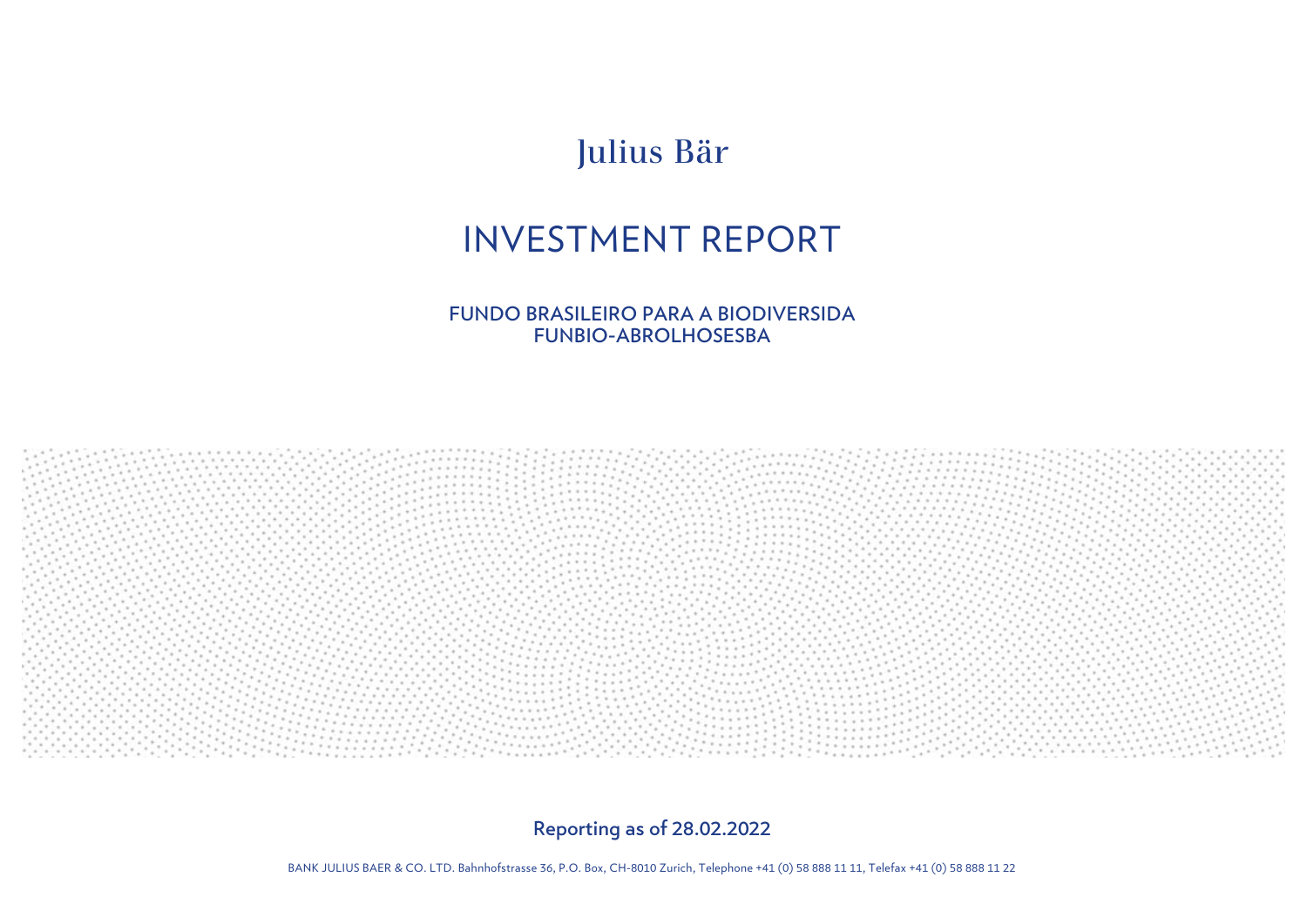### **Investment report** 15.03.2022<br> **Investment report** 15.03.2022

| Client           | FUNDO BRASILEIRO PARA A BIODIVERSIDA<br>FUNBIO-ABROLHOSESBA |            |  |  |
|------------------|-------------------------------------------------------------|------------|--|--|
| Relationship No. | 0600.6869                                                   |            |  |  |
| Portfolio        | <b>FUNDO BRASILEIR</b><br>0600.6869 02.01                   |            |  |  |
|                  | Reporting currency<br>Portfolio currency                    | USD<br>USD |  |  |
| Report           | Produced on                                                 | 15.03.2022 |  |  |

| Contact | Gian-Reto Cavelti (ZRH)<br>Relationship manager<br>gianreto.cavelti@juliusbaer.com | +41 58 88 85851 |
|---------|------------------------------------------------------------------------------------|-----------------|
|         | Claudia Caballer (ZRH)<br>Portfolio manager<br>claudia.caballer@juliusbaer.com     | +41 58 88 85083 |

#### Portfolio 0600.6869 02.01 Reporting as of 28.02.2022 in USD

#### **Contents**

| Performance & risk |  |
|--------------------|--|
|                    |  |
|                    |  |

#### Asset allocation

#### Sustainability report

|--|--|

#### Epilogue

|--|--|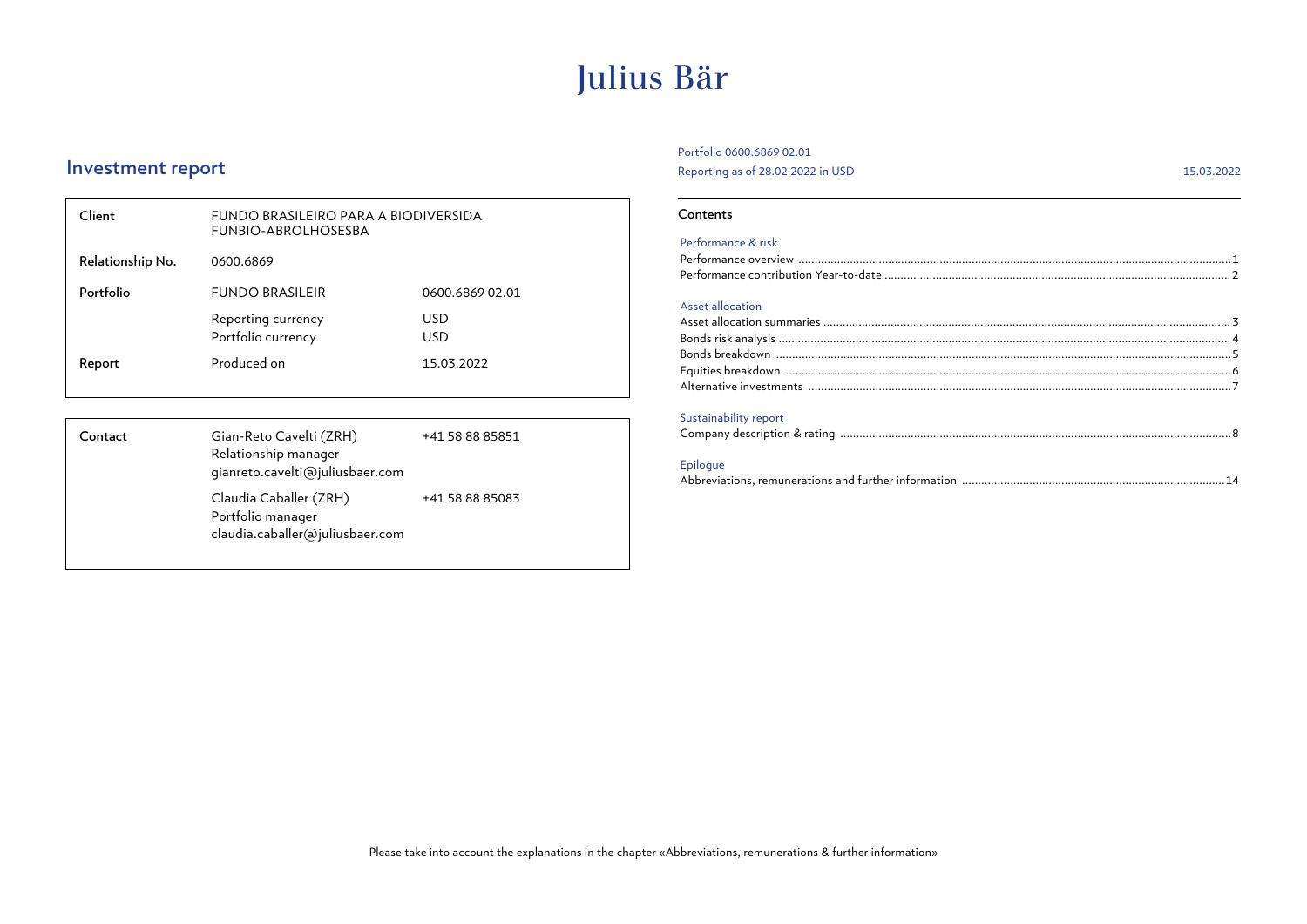### **Performance & risk Performance overview**

#### **Performance summary**

|                              | 31.12.2021<br>$-28.02.2022$ | 31.12.2020<br>$-31.12.2021$ |
|------------------------------|-----------------------------|-----------------------------|
| Value at beginning of period | 1'472'532.78                | 1'036'185.08                |
| Deposits & withdrawals       | 0.00                        | 294'297.90                  |
| Result                       | $-126'034.53$               | 142'049.80                  |
| Value at end of period       | 1'346'498.25                | 1'472'532.78                |
| Reclaimable withholding tax  | 0.00                        | 0.00                        |
| Portfolio gross return       | $-8.56%$                    | 11.20%                      |
| Portfolio net return         | $-8.56%$                    | 10.86%                      |

| Portfolio 0600.6869 02.01         | Page $1/15$ |
|-----------------------------------|-------------|
| Reporting as of 28.02.2022 in USD | 15.03.2022  |

#### **Monthly gross performance YTD**

**Portfolio %** 

- Portfolio %

-8.56% Portfolio cumulated



#### **Historical performance and risk from 30.11.2020 - 28.02.2022**

| Portfolio gross return              | 3.88% |
|-------------------------------------|-------|
| Portfolio gross return (annualized) | 3.09% |
| Risk-free return (annualized)       | 0.11% |
| Portfolio risk                      | 9.94% |
| Sharpe ratio                        | 0.27  |

#### **Cumulated gross performance from 04.11.2020 - 28.02.2022**

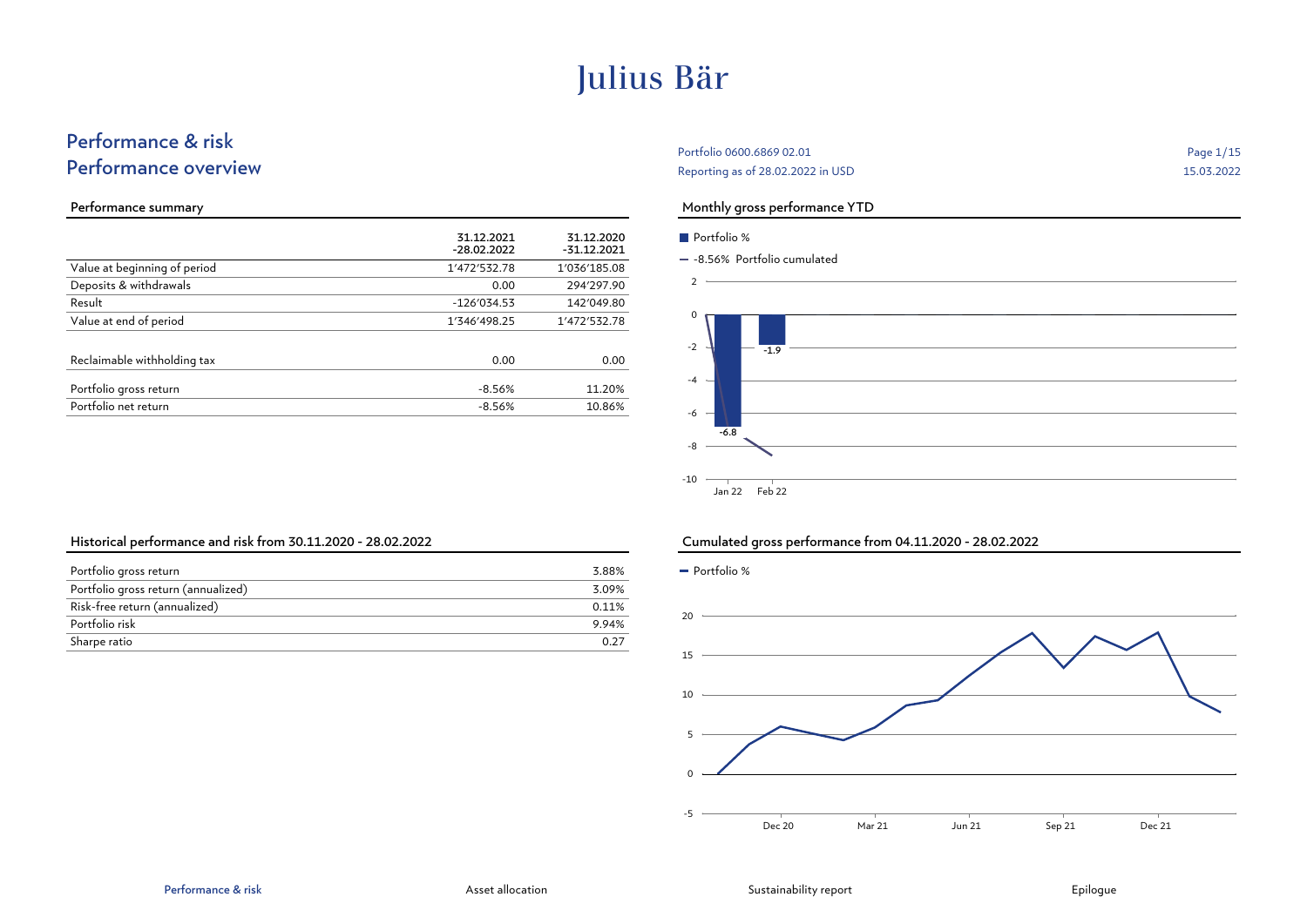### **Performance & risk Performance contribution Year-to-date**

**Gross performance contribution by asset class from 31.12.2021 - 28.02.2022**



Portfolio 0600.6869 02.01 Reporting as of 28.02.2022 in USD

Page 2/15 15.03.2022

# **-8.56%** Total performance Alternative Investments

#### **Gross performance contribution by asset class from 31.12.2021 - 28.02.2022**

| Asset classes           | Capital  | Currency | Income | Total    |
|-------------------------|----------|----------|--------|----------|
| Cash                    | 0.00%    | 0.17%    | 0.00%  | 0.18%    |
| Fixed Income            | $-1.13%$ | 0.00%    | 0.00%  | $-1.13%$ |
| Equities                | -7.40%   | $-0.23%$ | 0.02%  | $-7.61%$ |
| Alternative Investments | 0.00%    | 0.00%    | 0.00%  | 0.00%    |
| Total performance       | $-8.52%$ | $-0.06%$ | 0.02%  | $-8.56%$ |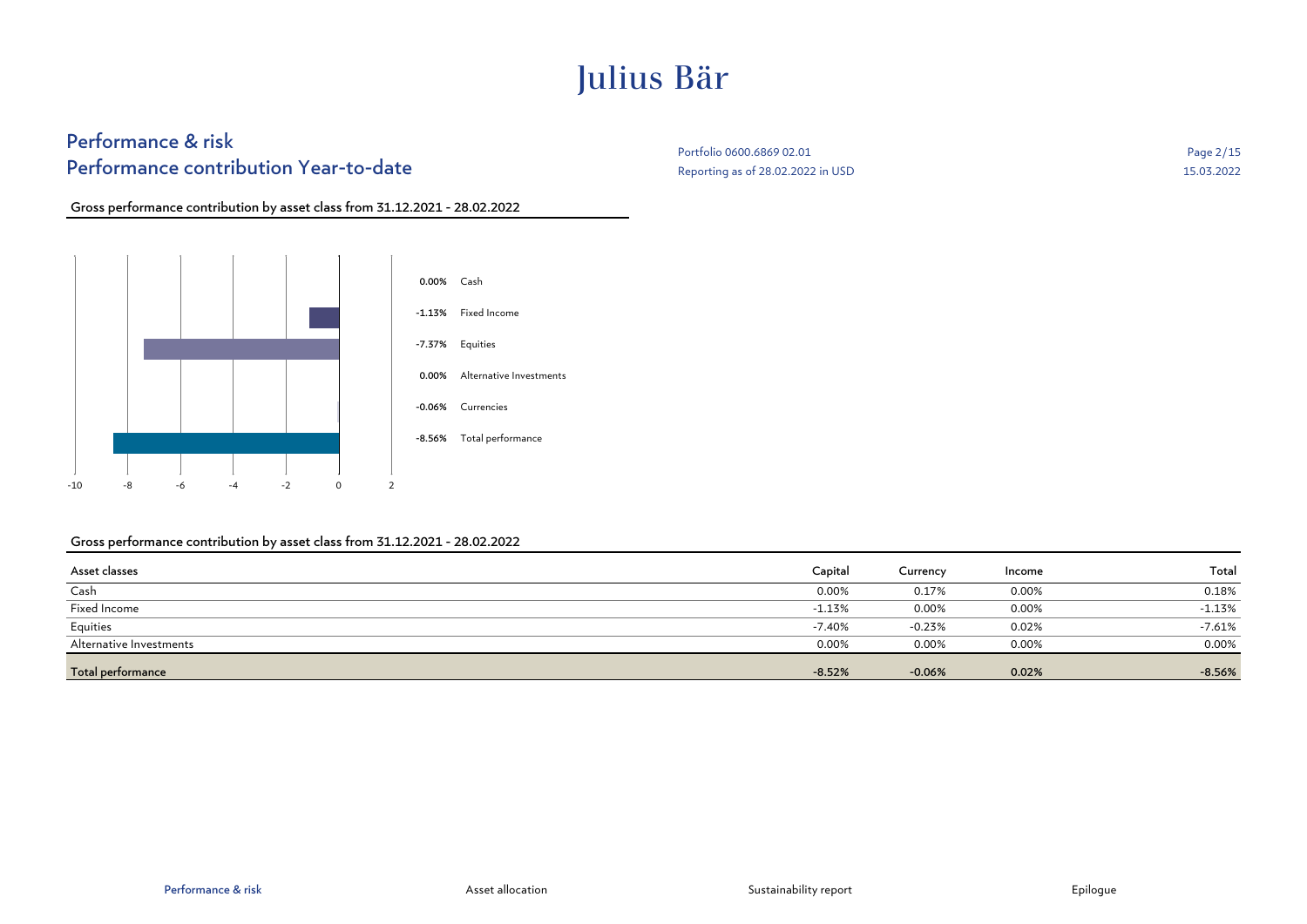### **Asset allocation Asset allocation summaries**

**Allocation by asset class**





**Allocation by currencies (by risk currency)**



#### **Asset allocation summary (by risk currency)**

|                         | Total market value      | <b>USD</b>             | <b>DKK</b>         | GBP                | <b>EUR</b>             | <b>CHF</b>           |  |
|-------------------------|-------------------------|------------------------|--------------------|--------------------|------------------------|----------------------|--|
| Cash                    | 167'240.78<br>12.42%    | 366'894.72<br>27.25%   | 206.73<br>0.02%    | 21'385.35<br>1.59% | -135'588.12<br>-10.07% | -85'657.90<br>-6.36% |  |
| Fixed Income            | 514'642.78<br>38.22%    | 514'642.78<br>38.22%   |                    |                    |                        |                      |  |
| Equities                | 641'214.13<br>47.62%    | 319'500.97<br>23.73%   | 53'598.17<br>3.98% | 9'438.61<br>0.70%  | 164'353.48<br>12.21%   | 94'322.90<br>7.01%   |  |
| Alternative Investments | 23'400.56<br>1.74%      | 23'400.56<br>1.74%     |                    |                    |                        |                      |  |
| <b>Total value</b>      | 1'346'498.25<br>100.00% | 1'224'439.03<br>90.94% | 53'804.90<br>4.00% | 30'823.96<br>2.29% | 28'765.36<br>2.14%     | 8'665.00<br>0.64%    |  |

Page 3/15 15.03.2022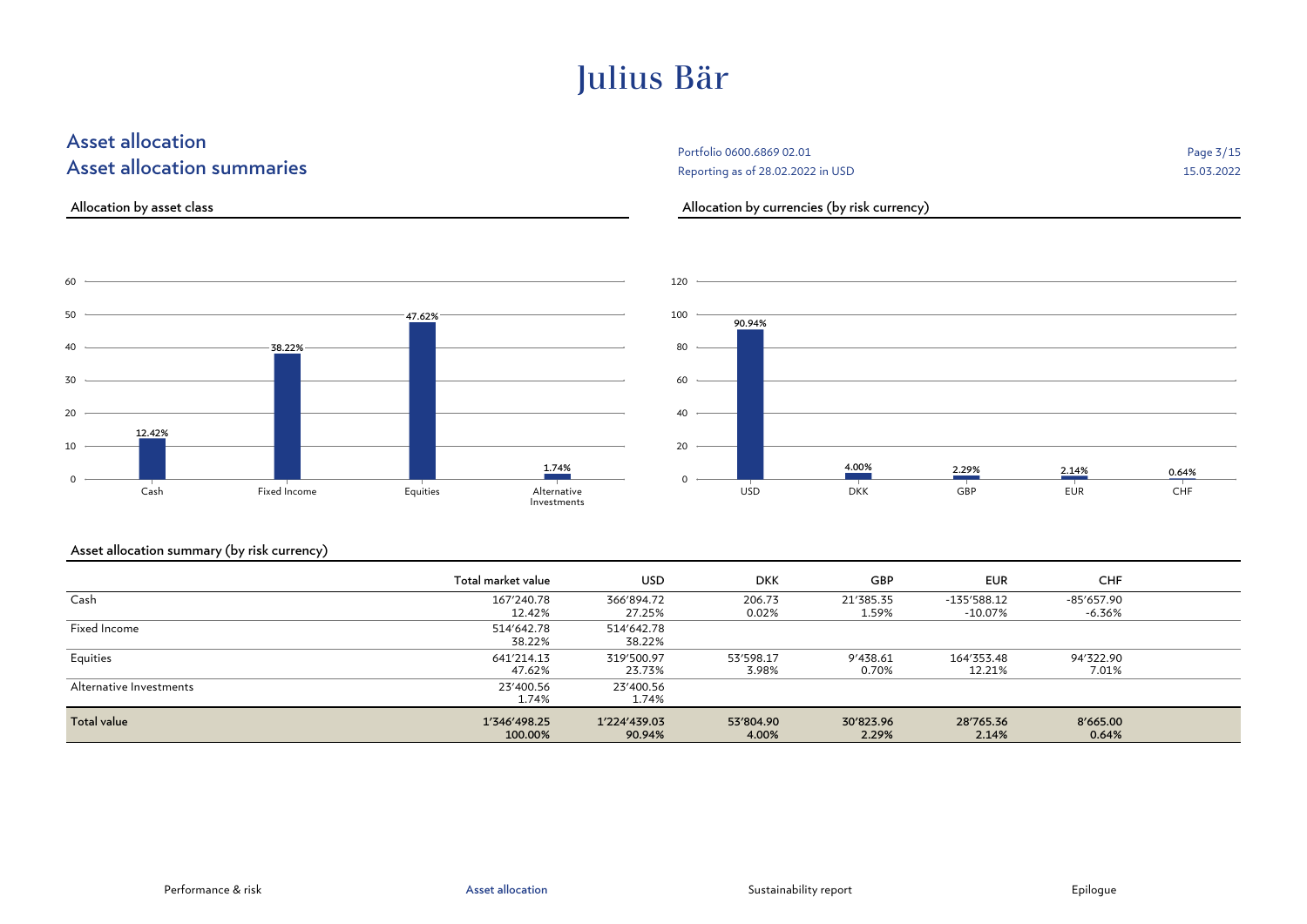### **Asset allocation Bonds risk analysis**

**Bonds by ratings**



**Bonds by maturities in years**



Portfolio 0600.6869 02.01 Reporting as of 28.02.2022 in USD

Page 4/15 15.03.2022

#### **Bonds by sectors**



#### **Bonds by key figures**

|                   | Portfolio average |
|-------------------|-------------------|
| Yield to maturity | 2.29%             |
| Modified duration | 3.20              |
| Rating            |                   |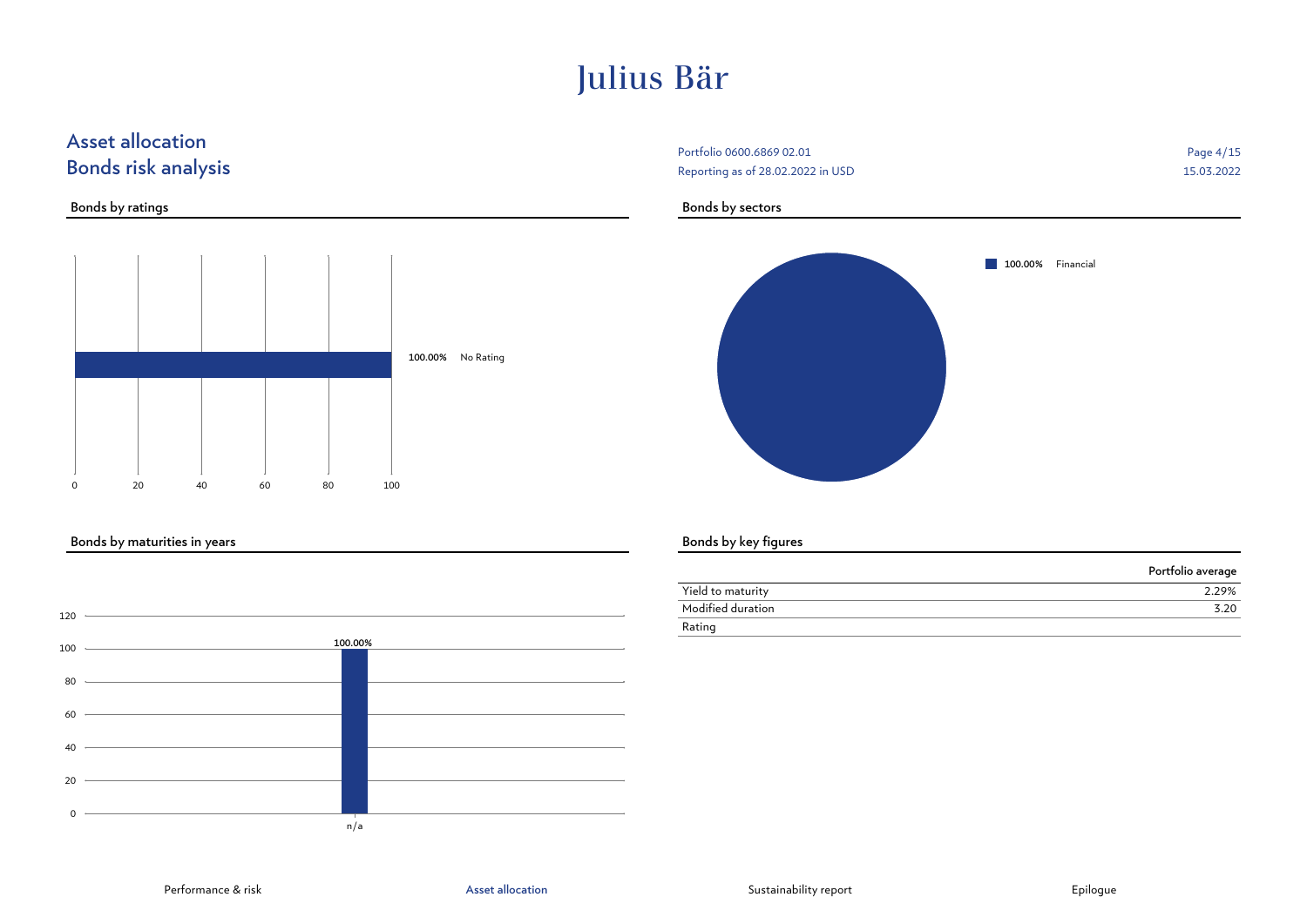### **Asset allocation Bonds breakdown**

**Bonds by currencies (by risk currency)**



### Portfolio 0600.6869 02.01 Reporting as of 28.02.2022 in USD

Page 5/15 15.03.2022

#### **Bonds by sub-asset classes**



#### **Largest positions bonds**

|                                                                              | % of total assets |
|------------------------------------------------------------------------------|-------------------|
| UNITS ISHARES II PUBLIC LTD COMPANY USD CRP BD 0-3YR ESG UCTS<br>ETF/USD/UH  | 9.73%             |
| UNIT PIMCO FUNDS: GLB INV SERIES PLC INSTIT./LOW AVERAGE<br>DURATION/ACCUM.  | 9.73%             |
| UNITS WELLINGTON MGMT FDS (IR) PLC GLB IMPACT<br>BOND/-S-/UNHDG USD/ACCUM.   | 7.63%             |
| UNITS ISHARES II PLC USD CORP BOND ESG UCIT S ETF/USD/ACC                    | 6.80%             |
| UNITS UBS (LUX) FD SOL SICAV/BB BARC MSCI US LIQ CP SST<br>UCTS/-(USD)A-ACC- | 4.33%             |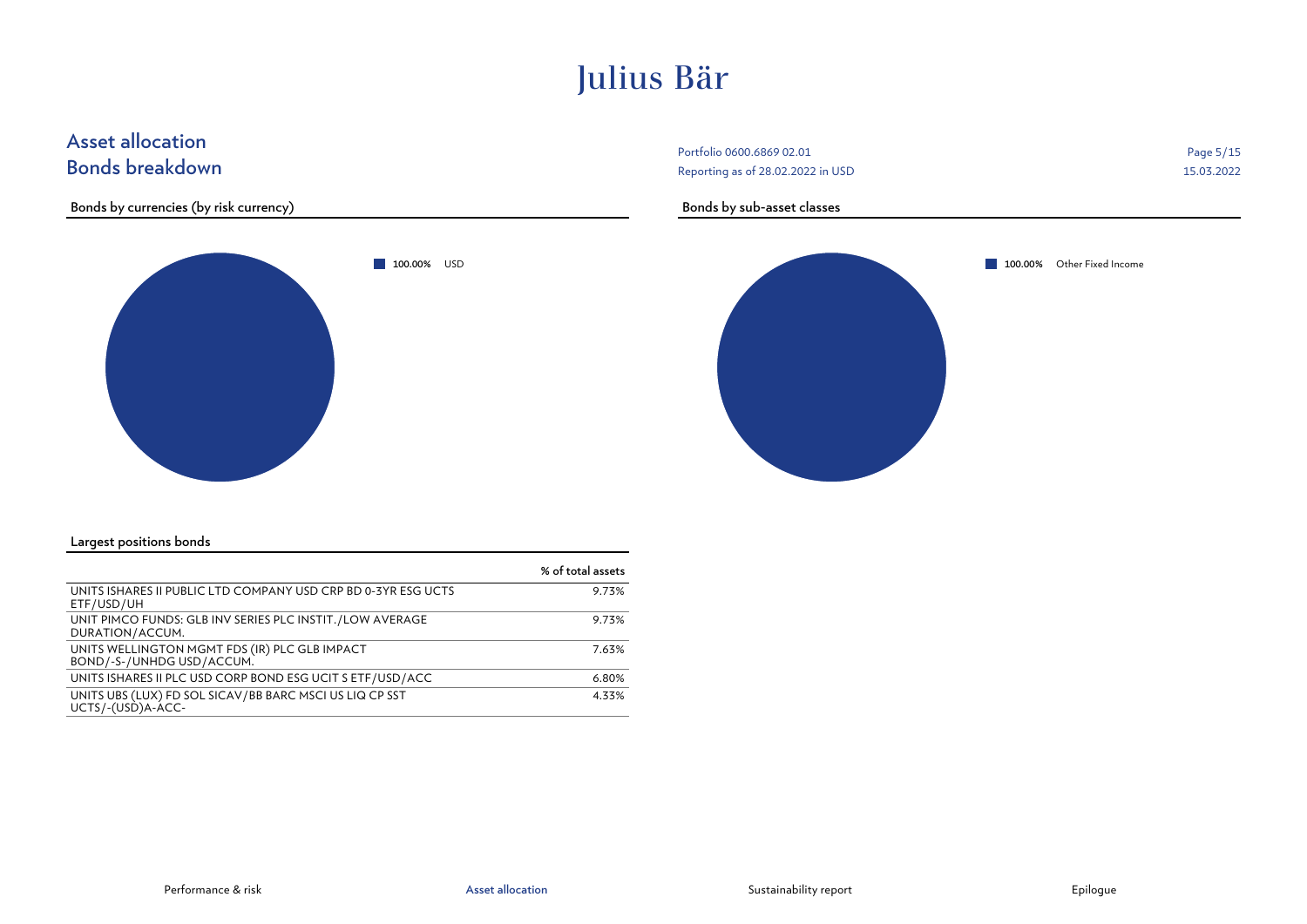### **Asset allocation Equities breakdown**

#### **Equities by regions**



Portfolio 0600.6869 02.01 Reporting as of 28.02.2022 in USD

Page 6/15 15.03.2022

#### **Equities by sectors**



**Equities by currencies (by risk currency)**





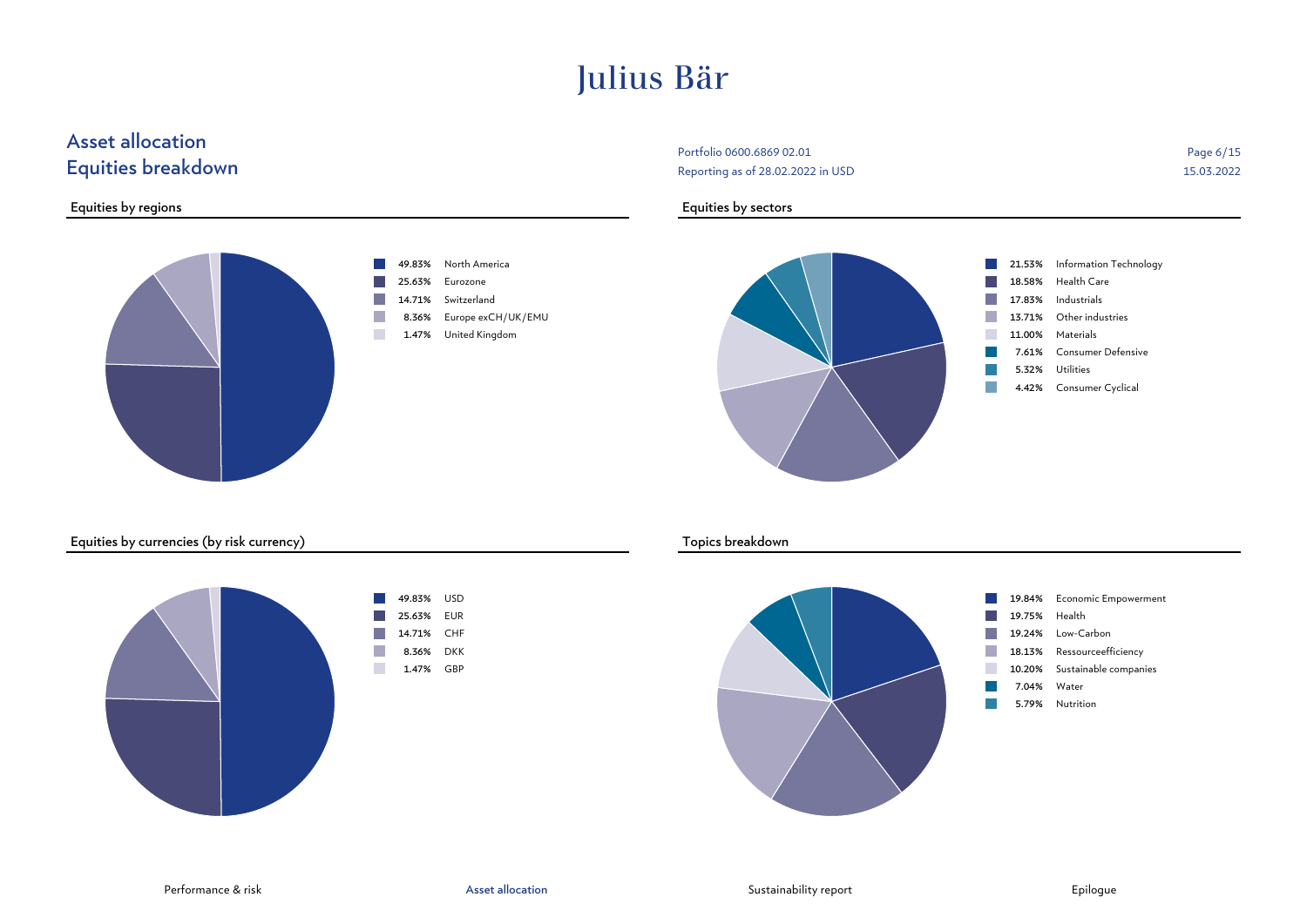### **Asset allocation Alternative investments**

**Alternative investments by sub-asset classes**



#### **Largest positions alternative investments**

|                                                        | % of total assets |
|--------------------------------------------------------|-------------------|
| UNITS BLUEORCHARD MICROFINANCE FD SICAV/-D - USD-/CAP. | 1.74%             |

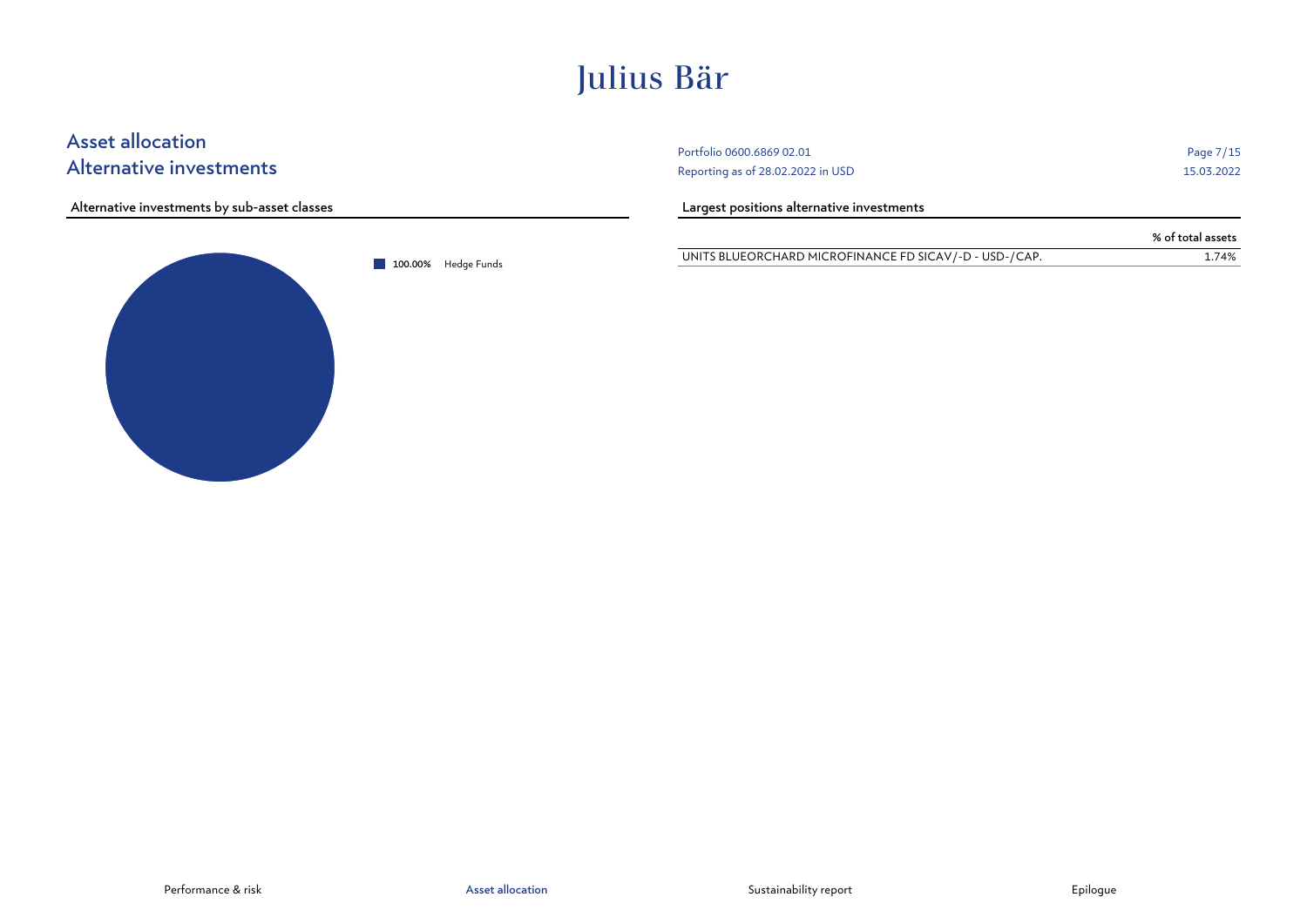#### **Sustainability report Company description & rating** Portfolio 0600.6869 02.01 Reporting as of 28.02.2022 in USD **Report as of 28.02.2022 BARRY CALLEBAUT N AA** Barry Callebaut AG, together with its subsidiaries, manufactures and sells cocoa and chocolate products. Innovation is its key driver for success. The company uses its influence as the world's largest cocoa processor to drive change at the industry level to address these risks. In June 2018, it signed letters of intent with the governments of Cote d'Ivoire and Ghana to implement relevant programs and partnered with international cocoa organizations and other companies to establish child labor prevention, monitoring and remediation systems in these countries. **GEBERIT N AA** Geberit AG develops, produces, and distributes sanitary products and systems for the residential and commercial construction industry worldwide. Geberit demonstrates strong performance in managing its environmental emissions and in aligning its corporate governance practices with shareholder interests. The company has adopted a group wide integrated environmental management system, with all of its operations certified to ISO14001. In terms of carbon management, the company continues to target a year on year improvement in carbon emissions of 5% and reducing its absolute emissions by 6% by 2021 over 2015 levels. With more than 95% of its facilities certified to the OHSAS 18001, Geberit demonstrates a strong focus on health and safety management. **GIVAUDAN N AAA** Givaudan is the world's leading manufacturer and marketer of flavors and fragrances made from natural and synthetic ingredients. Givaudan sources 10,000 raw materials from around the world for the creation of flavors and fragrances and is committed to increasing transparency and improving health and safety, environmental, social and business integrity practices when working with its partners and suppliers. **LONZA GRP N AAA** Lonza Group Ltd supplies products and services to the pharmaceutical, biotech, and specialty ingredients markets worldwide. Lonza has overall strong ESG initiatives, with a strong focus on employee development and promoting ethical business within its operations and upstream, among its suppliers. Lonza offers competitive benefits and comprehensive development opportunities to its employees and has employee engagement initiatives to gauge employee satisfaction. o manage its current risks, the company has adopted best practices, including a commitment to the United Nations Global Compact standards. **SIKA RG A** Whether its customers build skyscrapers or tunnels, Sika furnishes them with construction chemicals and the raw materials to make concrete. Primarily a specialty chemicals company (adhesives, coatings, and sealants) serving the construction industry. It also makes concrete and mortar for the manufacturing sector, and flooring and acoustic products for the automotive industry. The focus for innovation at Sika is on sustainably developed and manufactured products for increased energy, water and material efficiency and durability. Among others they produce adhesives for durable wind turbines and for the solar industry. Further they make highly reflective roof membranes that reduce the need for cooling and increase the efficiency of solar panels. With structural adhesives and polymer-based reinforcing components they help to make lighter vehicles. But also in the cement industry they offer grinding aid for energy- and resource-efficient cement production. Last but not least they produce sealants that contribute to a tight building envelope and prevent energy loss. Not only on the product side but also as a company Sika has a robust carbon mitigation strategy with measures such as LED retrofitting of lighting fixtures, energy-efficient production equipment and fuel-efficient fleet modernization to reduce GHG emissions. They have by far the lowest carbon intensity in its industry. **NOVO NORDISK -B- AAA** Novo Nordisk A/S is a healthcare company, which engages in the research, development, manufacture, and marketing of pharmaceutical products. Its comprehensive access strategy addressing unmet medical needs include initiatives notably, Changing Diabetes in Children/Pregnancy and Base of the Pyramid programs, and a differential pricing policy to offer insulin products at a lower price in the underserved markets. Page 8/15 15.03.2022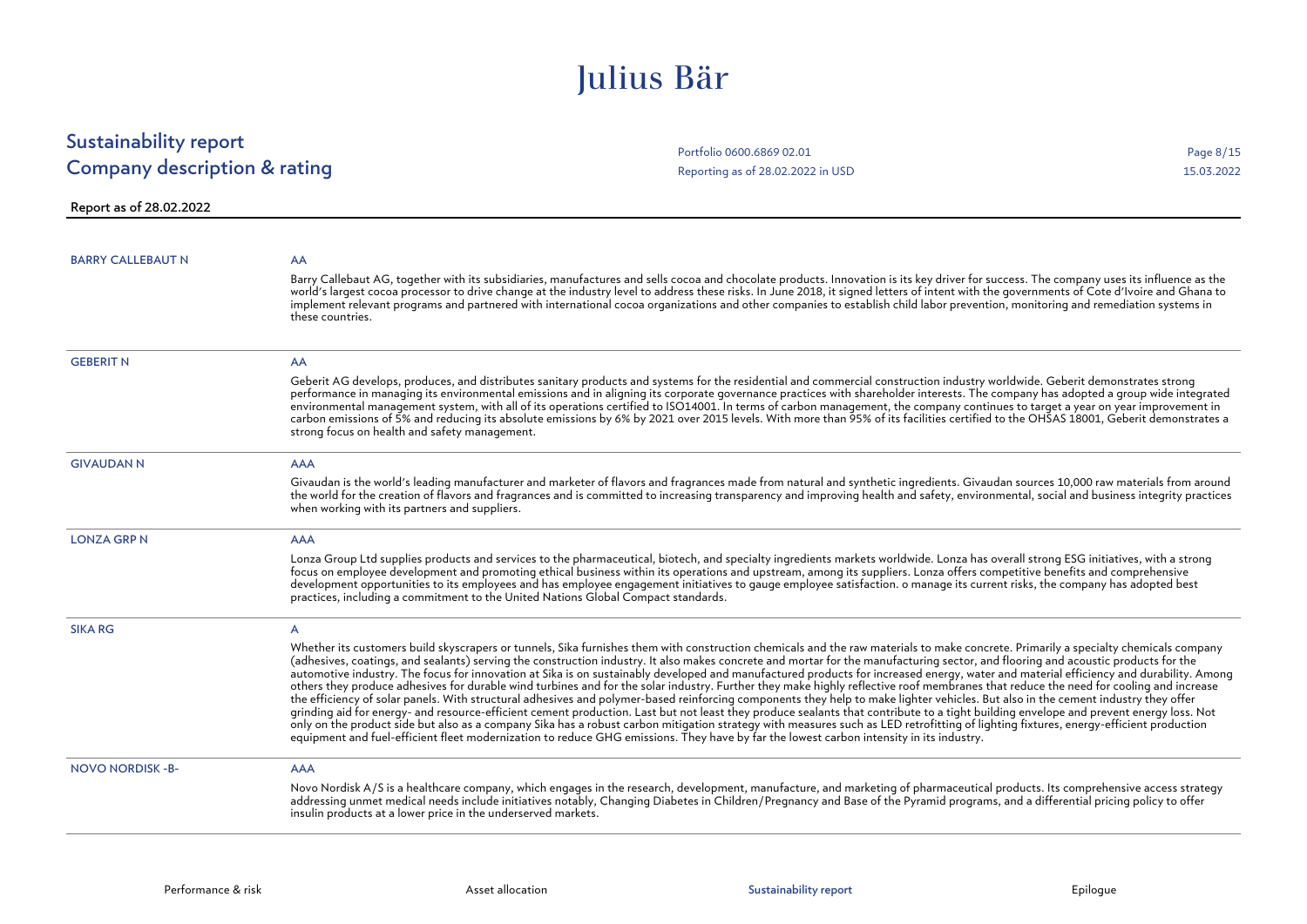| Sustainability report                   |                                                                                                                                                                                                                                                                                                                                                                                                                                                                                                                                                                                                                                                                                                                                                                                                                                                                                                                                                                                                                                                                                                                                                                                        |
|-----------------------------------------|----------------------------------------------------------------------------------------------------------------------------------------------------------------------------------------------------------------------------------------------------------------------------------------------------------------------------------------------------------------------------------------------------------------------------------------------------------------------------------------------------------------------------------------------------------------------------------------------------------------------------------------------------------------------------------------------------------------------------------------------------------------------------------------------------------------------------------------------------------------------------------------------------------------------------------------------------------------------------------------------------------------------------------------------------------------------------------------------------------------------------------------------------------------------------------------|
| <b>Company description &amp; rating</b> | Portfolio 0600.6869 02.01<br>Page 9/15<br>Reporting as of 28.02.2022 in USD<br>15.03.2022                                                                                                                                                                                                                                                                                                                                                                                                                                                                                                                                                                                                                                                                                                                                                                                                                                                                                                                                                                                                                                                                                              |
| Report as of 28.02.2022                 |                                                                                                                                                                                                                                                                                                                                                                                                                                                                                                                                                                                                                                                                                                                                                                                                                                                                                                                                                                                                                                                                                                                                                                                        |
| <b>ORSTED RG</b>                        | <b>AAA</b><br>Orsted is a utility company that focuses on renewable energy. They develop, construct, operate offshore and onshore wind farms, solar farms, energy storage facilities, and bioenergy<br>plants, and provide energy products to their customers. Orsted's vision is a world powered entirely by green energy. Since 2006, they have more than halved their carbon emissions. In<br>fact, the company is on track to make its energy production and operations carbon neutral by 2025. Moreover, the company has set a goal to build enough renewable energy to power<br>30 million people with green electricity by 2025 and 55 million people by 2030. This makes them a global leader in the transition to green energy. Salzgitter AG and Orsted will<br>cooperate as strategic partners in the future and, in addition to supplying offshore wind power and using renewable hydrogen, will also produce low-carbon steel and use it in the<br>components for Orsted's offshore wind farms. There are also plans to recycle scrap from decommissioned wind turbines into the steel production process.                                                                |
| <b>VESTAS WIND BR/RG</b>                | <b>AAA</b><br>Vestas Wind Systems A/S designs, manufactures, installs, and services wind turbines worldwide. The company operates in two segments, Power Solutions and Service. Besides enabling<br>their cosumers to produce 100% renewable and CO2 emission free power, Vestas has committed to also transition to a company that is entirely powered by sustainable energy, not<br>thorugh offsetting but own action such as transition to electric vehicles for the company cars, starting to replace the global fleet powered by reneable energy. Vestas is also committed<br>to reduce the CO2 emissions from the supply chain by 45% per MWh generated by 2030.                                                                                                                                                                                                                                                                                                                                                                                                                                                                                                                 |
| <b>ASML HLDG BR RG</b>                  | <b>AAA</b><br>ASML is the leading global producer of photolithography systems for the semiconductor industry. The company has ambitious reduction targets for Green House Gases and its<br>extreme ultraviolet (EUV) technology enables the production of more energy efficient and much smaller next-generation microchips. Further, ASML offers comprehensive employee<br>training and development programs as well as strong talent retention measures including graduate traineeship and education.                                                                                                                                                                                                                                                                                                                                                                                                                                                                                                                                                                                                                                                                                |
| <b>DSM RG</b>                           | <b>AAA</b><br>Koninklijke DSM NV is a multinational life sciences and materials sciences company. The company's end markets include food and dietary supplements, personal care and others. DSM<br>has a comprehensive carbon mitigation strategy, through which it has a achieved an average GHG emissions reduction rate of 12% since 2015. DSM has a focused approach for<br>innovations which is reflected through its higher 3-year R&D sales/ratio. It focuses on low carbon economy including solar back sheets and coatings, bio-based products and feed<br>solution that reduces methane emissions from cattle by more than 30%. The company has a strong chemical safety management system with plans to phase out all chemicals of<br>concern by 2025.                                                                                                                                                                                                                                                                                                                                                                                                                      |
| <b>KERRY GRP-A-</b>                     | <b>AAA</b><br>Kerry Group PLC is the world's largest ingredients and flavours company, providing a broad range of integrated solutions for the food, beverage and pharmaceutical industries. With<br>consumers becoming increasingly aware of the link between diet and health, Kerry Group is well placed to meet and benefit from these needs and they have been investing heavily to<br>ensure their products are classified as providing balanced and positive nutrition. Kerry's sustainability strategy, Beyond the Horizon, supports their ambition to reach over two billion<br>people with Sustainable Nutrition solutions by 2030. This target will be achieved through innovation expertise, solutions portfolio and sustainability commitments. In addition, they will<br>collaborate with customers to create products that are better for people, society and the planet. For example, Radicle's portfolio of flavor, texture, nutrition and functional technologies<br>can be leveraged with Kerry's culinary expertise to create appealing and sustainable plant-based products. Thanks to plant-based proteins, 87% fewer emissions are released compared<br>to meat. |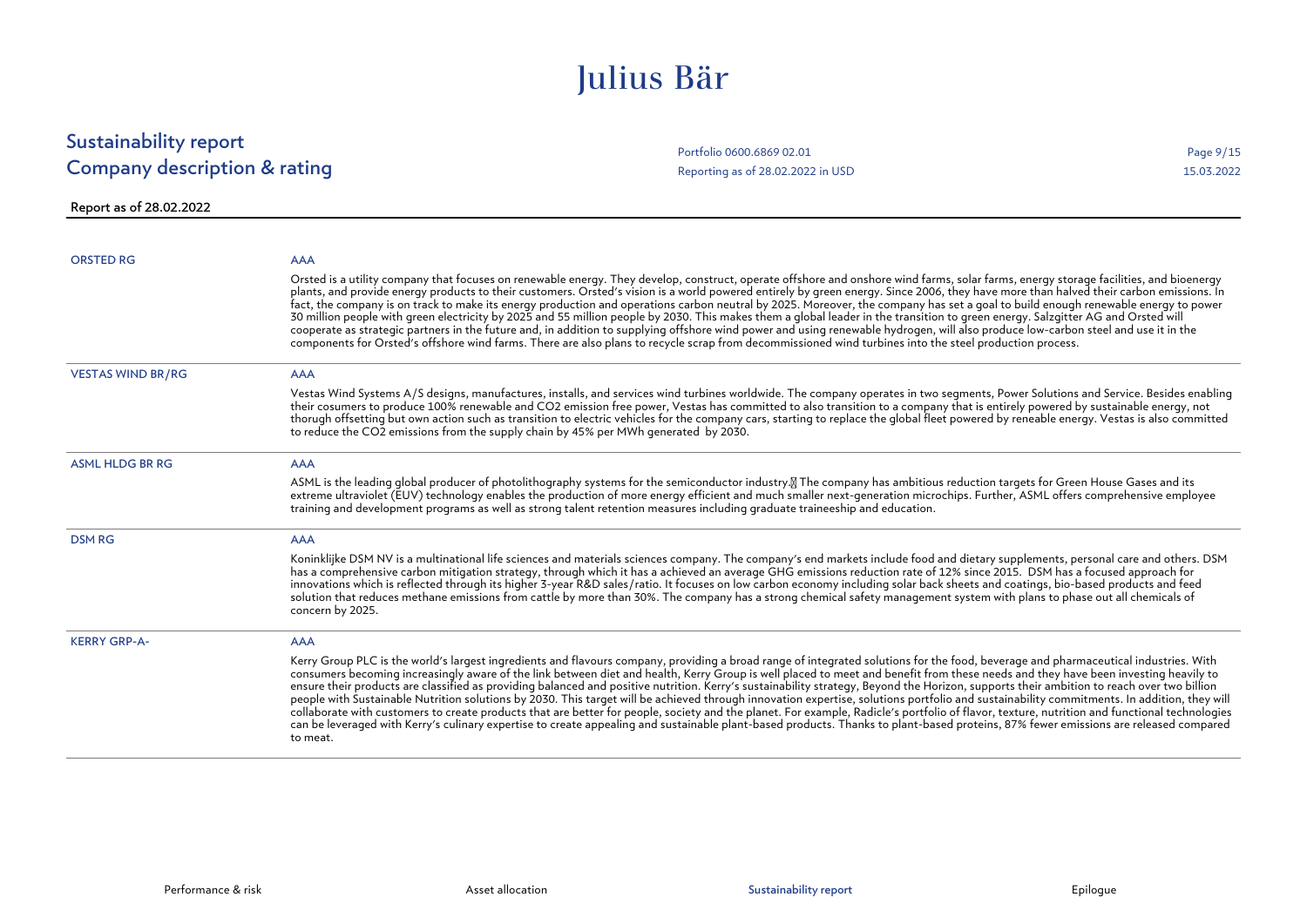| Sustainability report                   |                                                                                                                  | Portfolio 0600.6869 02.01                                                                                                                                                                                                                                                                                                                                                                                                                                                                                                                                                                                                                                                                                                                                                                                                                                                                                                                                                                                                                                                                                                                                                                                                                                                                               | Page 10/15 |
|-----------------------------------------|------------------------------------------------------------------------------------------------------------------|---------------------------------------------------------------------------------------------------------------------------------------------------------------------------------------------------------------------------------------------------------------------------------------------------------------------------------------------------------------------------------------------------------------------------------------------------------------------------------------------------------------------------------------------------------------------------------------------------------------------------------------------------------------------------------------------------------------------------------------------------------------------------------------------------------------------------------------------------------------------------------------------------------------------------------------------------------------------------------------------------------------------------------------------------------------------------------------------------------------------------------------------------------------------------------------------------------------------------------------------------------------------------------------------------------|------------|
| <b>Company description &amp; rating</b> |                                                                                                                  | Reporting as of 28.02.2022 in USD                                                                                                                                                                                                                                                                                                                                                                                                                                                                                                                                                                                                                                                                                                                                                                                                                                                                                                                                                                                                                                                                                                                                                                                                                                                                       | 15.03.2022 |
| Report as of 28.02.2022                 |                                                                                                                  |                                                                                                                                                                                                                                                                                                                                                                                                                                                                                                                                                                                                                                                                                                                                                                                                                                                                                                                                                                                                                                                                                                                                                                                                                                                                                                         |            |
| <b>MERCK BR</b>                         | <b>AAA</b>                                                                                                       |                                                                                                                                                                                                                                                                                                                                                                                                                                                                                                                                                                                                                                                                                                                                                                                                                                                                                                                                                                                                                                                                                                                                                                                                                                                                                                         |            |
|                                         |                                                                                                                  | Science and technology firm MERCK KGAA manufactures and sells biotech pharmaceutical, life science and specialty chemical products for global consumption. Merck has utilized its<br>presence in the emerging markets with its strong access initiatives that improve the availability and affordability of medicines in the underserved developing countries. Merck is<br>well-positioned to capture the market in the developing countries as it has undertaken initiatives to strengthen health care systems, including capacity building and supply chain<br>programs, as well as initiatives to improve access to medicines, such as tiered pricing mechanisms and involvement in the Medicines Patent Pool. reover, the company's strong presence<br>in emerging markets together with its robust capacity and supply chain allows it to improve health care access and affordability in developing countries.                                                                                                                                                                                                                                                                                                                                                                                    |            |
| <b>SAPI</b>                             | <b>AAA</b>                                                                                                       |                                                                                                                                                                                                                                                                                                                                                                                                                                                                                                                                                                                                                                                                                                                                                                                                                                                                                                                                                                                                                                                                                                                                                                                                                                                                                                         |            |
|                                         | Project". In addition, SAP is a member of the UN Global Compact and signed the "Caring for Climate" declaration. | SAP is a world leading provider of e-business software solutions. The company supports customers in process optimization and an associated reduction of their CO2 emissions. SAP<br>itself as a software company causes low environmental impact and is actively involved in environmental projects such as the "Combat Climate Change" or the "Carbon Disclosure                                                                                                                                                                                                                                                                                                                                                                                                                                                                                                                                                                                                                                                                                                                                                                                                                                                                                                                                       |            |
| <b>SCHNEIDER EL</b>                     | <b>AAA</b>                                                                                                       |                                                                                                                                                                                                                                                                                                                                                                                                                                                                                                                                                                                                                                                                                                                                                                                                                                                                                                                                                                                                                                                                                                                                                                                                                                                                                                         |            |
|                                         |                                                                                                                  | Urbanization, Industrialization and Digitalization are changing our society. Schneider Electric SE of France manufactures power distribution and automation systems. It does not<br>produce nor distribute energy, but it conceives and builds electrical products and proposes integral solutions for various market segments. The company develops connected<br>technologies and solutions to manage energy and process in ways that are safe, reliable, efficient and sustainable. The Group invests in R&D in order to sustain innovation and<br>differentiation, with a strong commitment to sustainable development, i.e. climate change, smart grids, internet of things, cybersecurity solutions, solar and water usage. Schneider<br>Electric's environmental and anti-corruption management programs and initiatives continue to be among the strongest in the peer set.                                                                                                                                                                                                                                                                                                                                                                                                                      |            |
| <b>SIGNIFY RG</b>                       | AA                                                                                                               |                                                                                                                                                                                                                                                                                                                                                                                                                                                                                                                                                                                                                                                                                                                                                                                                                                                                                                                                                                                                                                                                                                                                                                                                                                                                                                         |            |
|                                         | system.                                                                                                          | Signify is a global leader in lighting solutions for professionals and consumers, as well as lighting solutions for the Internet of Things. Its innovation-driven strategy will continue to<br>shape lighting industry standards and accelerate the next technology leap toward greater connectivity. In collaboration with RIAT, an innovative agricultural company in Russia, the<br>company has taken the next step in indoor crop cultivation by growing different types of green plants in a vertical farm without daylight. Signify is also helping municipalities in New<br>York reduce energy consumption, cut emissions and create a platform for smart city adoption with a nationwide program to install connected LED lights and the Interact City lighting                                                                                                                                                                                                                                                                                                                                                                                                                                                                                                                                 |            |
| <b>SMURFIT KAPPA RG</b>                 | <b>AA</b>                                                                                                        |                                                                                                                                                                                                                                                                                                                                                                                                                                                                                                                                                                                                                                                                                                                                                                                                                                                                                                                                                                                                                                                                                                                                                                                                                                                                                                         |            |
|                                         | solution was developed for the Lithuanian fast food restaurant Fresh Post.                                       | Smurfit Kappa Group is the leading producer of corrugated packaging, containerboard and bag-in-box packaging in Europe. They are also the only pan-American producer of<br>containerboard and corrugated packaging. Almost all of their raw materials are sourced from their own paper mills, so the consistency of their products is always a key attribute.<br>Because these products are made 100% renewable and are produced sustainably, they help their customers reduce their environmental footprint. Well-designed packaging can play a<br>crucial role in the circular economy; their innovative and sustainable packaging solutions not only protect goods, but also seek to reduce waste. Together with Smurfit Kappa's circular<br>processes and efficiency improvements, this helps to minimize the use of resources and preserve our planet. The company's Better Planet Packaging Initiative seeks to proactively<br>replace unsustainable packaging solutions with renewable, recyclable and actually recycled biodegradable paper-based packaging alternatives. Smurfit Kappa works closely with<br>independent packaging consultant Juozas Baranauskas to develop a new, fully sustainable packaging solution for fast food. For example, the Twin Kraft Grease Guard MB12 packaging |            |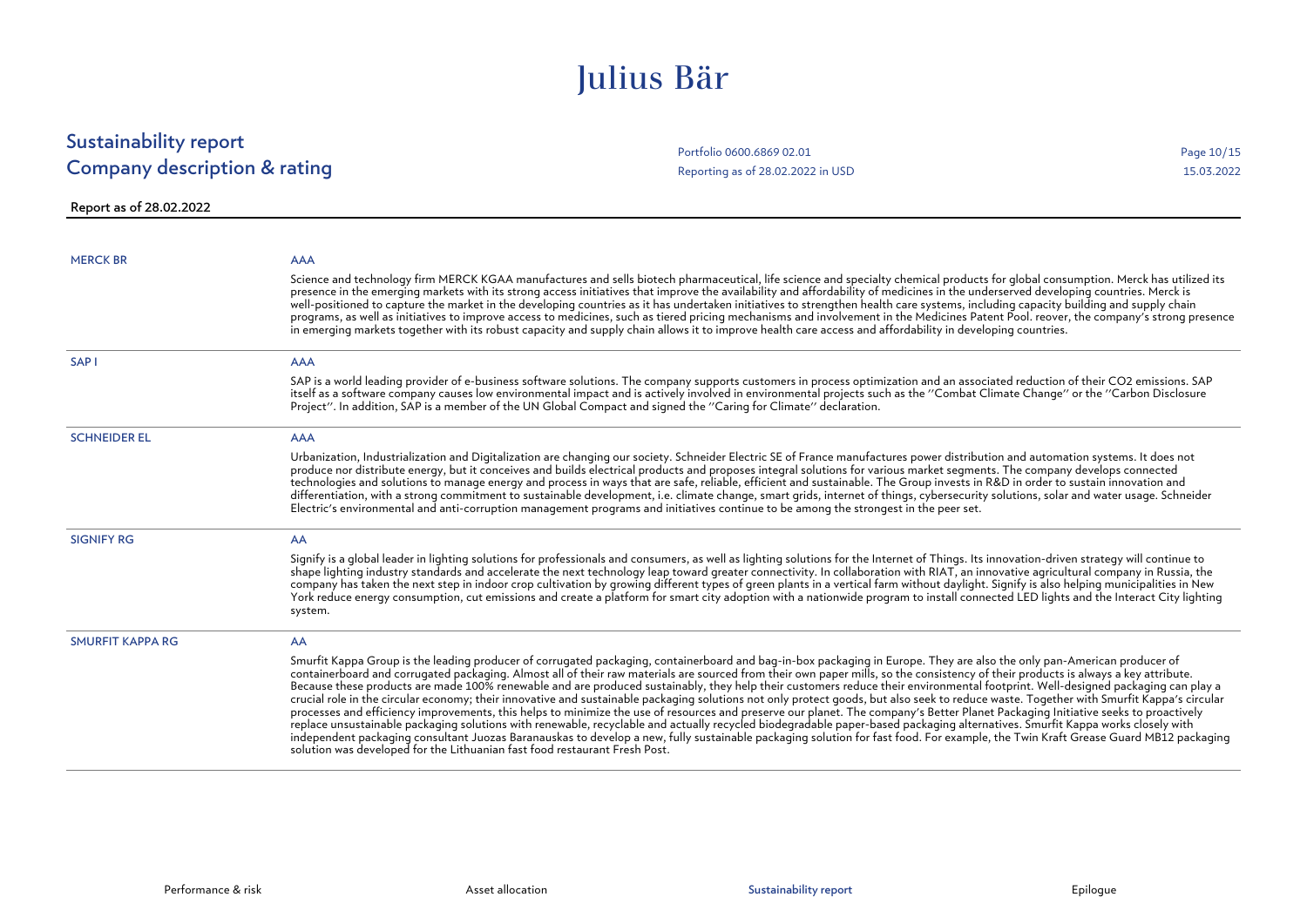| Sustainability report                   |                                                                                                       | Portfolio 0600.6869 02.01                                                                                                                                                                                                                                                                                                                                                                                                                                                                                                                                                                                                                                                                                                                                                                                                                                                                                     | Page 11/15 |
|-----------------------------------------|-------------------------------------------------------------------------------------------------------|---------------------------------------------------------------------------------------------------------------------------------------------------------------------------------------------------------------------------------------------------------------------------------------------------------------------------------------------------------------------------------------------------------------------------------------------------------------------------------------------------------------------------------------------------------------------------------------------------------------------------------------------------------------------------------------------------------------------------------------------------------------------------------------------------------------------------------------------------------------------------------------------------------------|------------|
| <b>Company description &amp; rating</b> |                                                                                                       | Reporting as of 28.02.2022 in USD                                                                                                                                                                                                                                                                                                                                                                                                                                                                                                                                                                                                                                                                                                                                                                                                                                                                             | 15.03.2022 |
| Report as of 28.02.2022                 |                                                                                                       |                                                                                                                                                                                                                                                                                                                                                                                                                                                                                                                                                                                                                                                                                                                                                                                                                                                                                                               |            |
| <b>VEOLIA ENVIRONNEM</b>                | A                                                                                                     |                                                                                                                                                                                                                                                                                                                                                                                                                                                                                                                                                                                                                                                                                                                                                                                                                                                                                                               |            |
|                                         | emissions and is building its plastic collection, processing and recycling infrastructure.            | Veolia Environnement SA engages in water management, waste management and energy services. It claims a global leadership role in the whole water life cycle: extraction, purification,<br>storage, distribution and wastewater treatment. The company is benefitting from the tightening environmental policies worldwide with its solutions that contribute for a circular<br>economy. It has set targets for reducing leakage rates in its water network and for maintaining the network efficient. Veolia shows aggressive efforts in the reduction of carbon                                                                                                                                                                                                                                                                                                                                              |            |
| <b>UBSETF MUK SR GBPAD</b>              | <b>AAA</b>                                                                                            |                                                                                                                                                                                                                                                                                                                                                                                                                                                                                                                                                                                                                                                                                                                                                                                                                                                                                                               |            |
|                                         | investors.                                                                                            | The ETF is investing in best in-class ESG United Kingdom Companies. Those Companies are avoiding products whose social or environmental impact is considered to be negative by                                                                                                                                                                                                                                                                                                                                                                                                                                                                                                                                                                                                                                                                                                                                |            |
| <b>ACCENTURE-A RG</b>                   | AA                                                                                                    |                                                                                                                                                                                                                                                                                                                                                                                                                                                                                                                                                                                                                                                                                                                                                                                                                                                                                                               |            |
|                                         | positions the company well to capture opportunities in new technology fields, such as in AI research. | Accenture Plc provides management consulting, technology, and outsourcing services. It offers an array of managed security, data protection and privacy services to its clients.<br>Accenture has very strict protocols to protect sensitive client data, as well as ranks amongst the best in global peers for Corporate Governance policies. Its innovation approach                                                                                                                                                                                                                                                                                                                                                                                                                                                                                                                                        |            |
| <b>ADOBE RG</b>                         | <b>AAA</b>                                                                                            |                                                                                                                                                                                                                                                                                                                                                                                                                                                                                                                                                                                                                                                                                                                                                                                                                                                                                                               |            |
|                                         | leadership training and mentoring programs.                                                           | Adobe Inc. is a leading software company. The company's tools and solutions enable their clients to create, publish and manage their digital content. Adobe Inc. shows strong data<br>security management practices as well as robust employee management initiatives. In fact, Adobe Inc. has comprehensive employee management & engagement initiatives as well as                                                                                                                                                                                                                                                                                                                                                                                                                                                                                                                                          |            |
| <b>AGILENT TECH RG</b>                  | AA                                                                                                    |                                                                                                                                                                                                                                                                                                                                                                                                                                                                                                                                                                                                                                                                                                                                                                                                                                                                                                               |            |
|                                         |                                                                                                       | Agilent Technologies is a leading supplier of analytical instrumentation and consumable products for the life sciences, chemical analysis, and diagnostics industries. Agilent is well<br>positioned to benefit from secular positive growth trends including DNA sequencing and cellular reprogramming. The company has strong quality management systems as well as<br>talent development and diversity programs. By assisting in disease research and supporting drug discovery it fits well within the Health theme.                                                                                                                                                                                                                                                                                                                                                                                      |            |
| <b>ANSYS RG</b>                         | AA                                                                                                    |                                                                                                                                                                                                                                                                                                                                                                                                                                                                                                                                                                                                                                                                                                                                                                                                                                                                                                               |            |
|                                         | innovation as one of its business strategies.                                                         | ANSYS, Inc. engages in the development and marketing of engineering simulation software and services. Ansys helps its clients achieve their clean tech specifications, particularly in<br>emissions control and energy use, and aims to expand this section of its business going into the future. The company enhances its product and service offerings, putting cleantech                                                                                                                                                                                                                                                                                                                                                                                                                                                                                                                                  |            |
| <b>APTIV RG</b>                         | AA                                                                                                    |                                                                                                                                                                                                                                                                                                                                                                                                                                                                                                                                                                                                                                                                                                                                                                                                                                                                                                               |            |
|                                         |                                                                                                       | Aptiv is a global technology leader that designs, develops and manufactures vehicle components and provides electrical, electronic and safety solutions for the automotive and<br>commercial vehicle markets. The company addresses mobility's greatest challenges through its deep software and systems integration expertise. With its leading position as a<br>technology company innovating at the intersection of disruptive trends in the mobility industry, it uses its portfolio of technologies to make vehicles safer, greener and more connected,<br>enabling the future of mobility. Aptiv was one of the first companies to run an automated car ride from San Francisco to New York, and to run a fleet of autonomous vehicles with Lyft in<br>Las Vegas. Aptiv believes that the power of new mobility - safer, greener and more connected - can change the world, and they know how to do it. |            |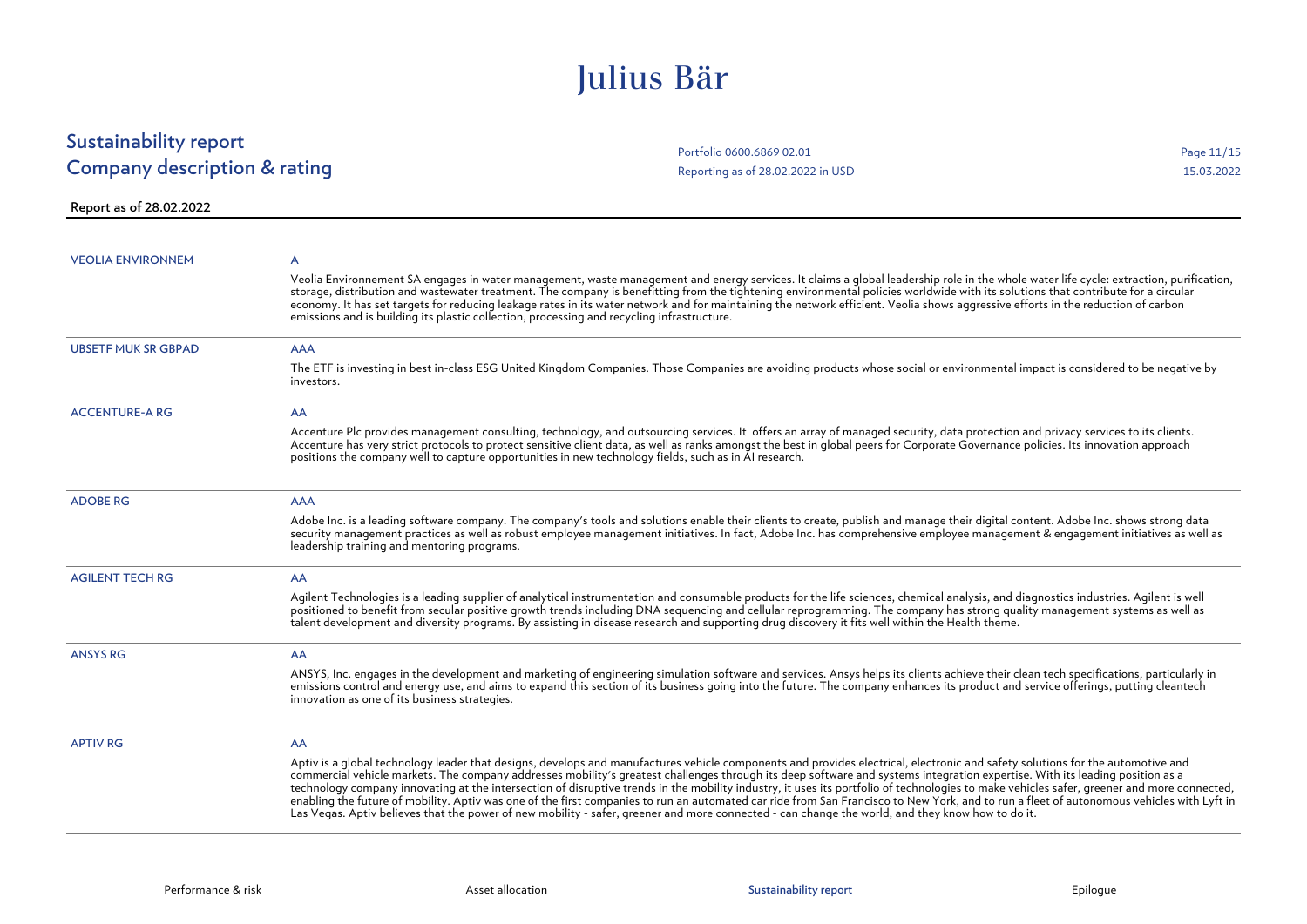| Sustainability report<br><b>Company description &amp; rating</b> |                                                                                      | Portfolio 0600.6869 02.01                                                                                                                                                                                                                                                                                                                                                                                                                                                                                                                                                                                                                                                                                                                                                                                                                                                                                                                                                                                                                                                                                              | Page 12/15 |
|------------------------------------------------------------------|--------------------------------------------------------------------------------------|------------------------------------------------------------------------------------------------------------------------------------------------------------------------------------------------------------------------------------------------------------------------------------------------------------------------------------------------------------------------------------------------------------------------------------------------------------------------------------------------------------------------------------------------------------------------------------------------------------------------------------------------------------------------------------------------------------------------------------------------------------------------------------------------------------------------------------------------------------------------------------------------------------------------------------------------------------------------------------------------------------------------------------------------------------------------------------------------------------------------|------------|
|                                                                  |                                                                                      | Reporting as of 28.02.2022 in USD                                                                                                                                                                                                                                                                                                                                                                                                                                                                                                                                                                                                                                                                                                                                                                                                                                                                                                                                                                                                                                                                                      | 15.03.2022 |
| Report as of 28.02.2022                                          |                                                                                      |                                                                                                                                                                                                                                                                                                                                                                                                                                                                                                                                                                                                                                                                                                                                                                                                                                                                                                                                                                                                                                                                                                                        |            |
| <b>DARLING INGREDIE RG</b>                                       | A                                                                                    |                                                                                                                                                                                                                                                                                                                                                                                                                                                                                                                                                                                                                                                                                                                                                                                                                                                                                                                                                                                                                                                                                                                        |            |
|                                                                  | Theme with its circular economy business strategy.                                   | Darling Ingredients Inc. (Darling) is a developer and producer of sustainable natural ingredients from edible and inedible bio-nutrients, creating a range of ingredients and customized<br>specialty solutions for customers in the pharmaceutical, food, pet food, feed, industrial, fuel, bioenergy and fertilizer industries. The company is well positioned to take advantage of the<br>attractive intermediate-term outlook for renewable fuel as a leading producer of renewable diesel. The company is the third largest producer of renewable diesel globally. Further<br>Darling's bio-peptan collagen is globally recognized as the preferred ingredient of leading nutri-cosmetic brands. All in all a company that fits perfectly in our Resource Efficiency                                                                                                                                                                                                                                                                                                                                              |            |
| <b>DECKERS OUTDOOR RG</b>                                        | AA                                                                                   |                                                                                                                                                                                                                                                                                                                                                                                                                                                                                                                                                                                                                                                                                                                                                                                                                                                                                                                                                                                                                                                                                                                        |            |
|                                                                  |                                                                                      | Deckers designs and markets innovative footwear, apparel, and accessories. It is the creator of UGG, a brand of luxury comfort, sheepskin footwear and apparel and Hoka One One, one<br>of the world's fastest growing athletic footwear brands, originally designed for ultra-runners but now popular among many athletes promoting longevity in sports. Deckers is determined<br>to reach its sustainable devleopment goals and has already been recognized by Barro's in 2019 as of the 100 Most Sustainable US Companies. Deckers attaches great importance to<br>sustainable materials and ethical material sourcing and supply chain. Deckers sources more than 97% of its leathers form leather working certified tanneries, repurposes nearly all of its<br>wool used in production, and traces back 98% of sheepskin back to it processing facility. The company seeks to source 90% of its key materials from certified suppliers by 2027.                                                                                                                                                                   |            |
| <b>EDWARDS LIFESCNS RG</b>                                       | AA                                                                                   |                                                                                                                                                                                                                                                                                                                                                                                                                                                                                                                                                                                                                                                                                                                                                                                                                                                                                                                                                                                                                                                                                                                        |            |
|                                                                  |                                                                                      | Edwards Lifesciences Corporation designs, develops, manufactures, and markets products and services to treat late-stage cardiovascular disease. The company supplies its products to<br>customers located worldwide. Edwards Lifesciences maintains strong anti-corruption mechanisms, in particular regarding supply chain ethics policy communication and oversight.<br>Additionally, the company has good talent development and diversity programs compared to its peers with 62% female employees whereas 33% in senior management.                                                                                                                                                                                                                                                                                                                                                                                                                                                                                                                                                                               |            |
| <b>GENERAC HLDGS RG</b>                                          | A                                                                                    |                                                                                                                                                                                                                                                                                                                                                                                                                                                                                                                                                                                                                                                                                                                                                                                                                                                                                                                                                                                                                                                                                                                        |            |
|                                                                  |                                                                                      | Generac Holdings Inc. designs, manufactures, and sells power generation equipment, energy storage systems, and other power products. With PWRcell, a battery storage system that<br>harnesses power from the sun, the company is highly engaged in designing, manufacturing, and selling of motors and generators which have high growth potential in the cleantech<br>market. Generac has a strong strategic focus on clean technology development by providing homes with clean energy solution through energy storage systems. The Generac energy<br>storage ecosystem features the first fully integrated solar and storage solution so that clients can manage their home's energy with ease.                                                                                                                                                                                                                                                                                                                                                                                                                     |            |
| <b>IHS MARKIT RG</b>                                             | AA                                                                                   |                                                                                                                                                                                                                                                                                                                                                                                                                                                                                                                                                                                                                                                                                                                                                                                                                                                                                                                                                                                                                                                                                                                        |            |
|                                                                  | related operating expenses with energy efficient data centers and office facilities. | IHS Markit combines information, analytics and expertise to provide solutions for business, finance and government. The company has taken huge efforts to enhance its privacy and<br>data security practices. In particular, the company has incorporated information security audits and breach handling mechanisms. The company is reducing its carbon emissions and                                                                                                                                                                                                                                                                                                                                                                                                                                                                                                                                                                                                                                                                                                                                                 |            |
| <b>MICROSOFT RG</b>                                              | <b>AAA</b>                                                                           |                                                                                                                                                                                                                                                                                                                                                                                                                                                                                                                                                                                                                                                                                                                                                                                                                                                                                                                                                                                                                                                                                                                        |            |
|                                                                  |                                                                                      | Microsoft is one of the world's leading technology companies with products that include the Windows operating system, Office productivity applications, and Azure cloud services.<br>LinkedIn, its business-oriented social network, is used by millions to make connections. Microsoft is among the strongest performers in Privacy and Data Security. It has reportedly<br>committed a significant portion of its ongoing R&D budget to cybersecurity. With Microsoft Teams, Microsoft made an important step in setting up an e-learning environment with the<br>creation of an online classroom. Microsoft Teams for Education is free for schools and universities and provides an online classroom to help learners and teachers find new ways to stay<br>focused on learning and enables acess to education from distance. Microsoft has also made strong commitments towards reducing the environmental footprint of its operations. Its<br>cloud software, storage and computing also offer significant energy efficiencies for its clients. In 2019, 18.2% of revenues came from Energy Efficiency products. |            |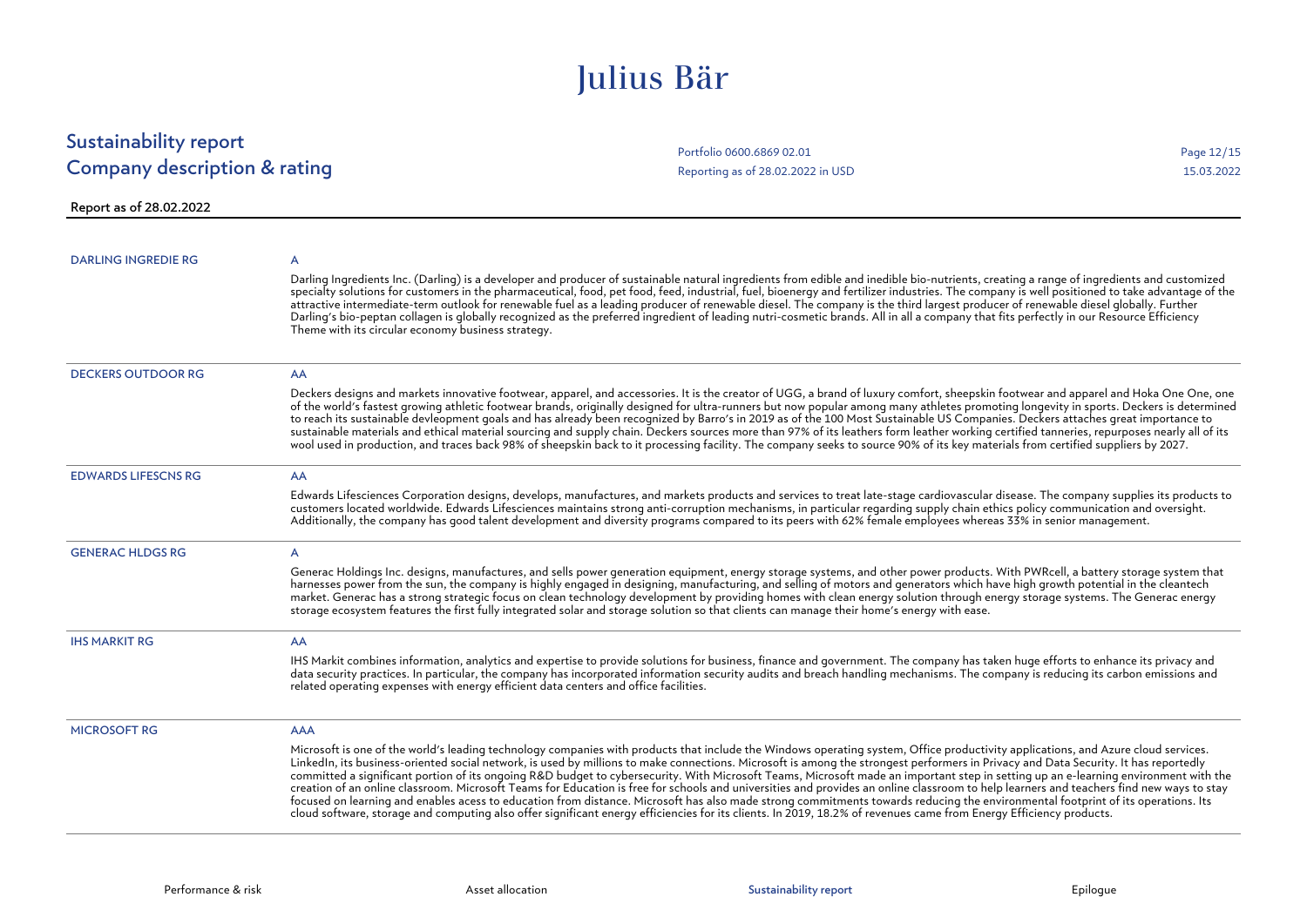| <b>Sustainability report</b><br><b>Company description &amp; rating</b> |                                       | Portfolio 0600.6869 02.01<br>Reporting as of 28.02.2022 in USD                                                                                                                                                                                                                                                                                                                                                                                                                                                                                                                                                                                                                                                                                                     | Page 13/15<br>15.03.2022 |
|-------------------------------------------------------------------------|---------------------------------------|--------------------------------------------------------------------------------------------------------------------------------------------------------------------------------------------------------------------------------------------------------------------------------------------------------------------------------------------------------------------------------------------------------------------------------------------------------------------------------------------------------------------------------------------------------------------------------------------------------------------------------------------------------------------------------------------------------------------------------------------------------------------|--------------------------|
| Report as of 28.02.2022                                                 |                                       |                                                                                                                                                                                                                                                                                                                                                                                                                                                                                                                                                                                                                                                                                                                                                                    |                          |
| MIR GL SUS EQ SIC                                                       | <b>AAA</b>                            |                                                                                                                                                                                                                                                                                                                                                                                                                                                                                                                                                                                                                                                                                                                                                                    |                          |
|                                                                         | infrastructure.                       | The fund has a multi-thematic investment strategy seeking global exposure to companies best positioned to benefit from demographic-, environmental-, technological-, and<br>governance-related transitions in the global economy. It invests in companies that will provide solutions to and/or benefit from these changes, which will reshape the world's economies<br>and societies over the next decade. Particular attention is paid to long-term trends, for example in the areas of population aging, cloud computing, low-carbon economy and                                                                                                                                                                                                                |                          |
| <b>PAYPAL HOLDINGS RG</b>                                               | A                                     |                                                                                                                                                                                                                                                                                                                                                                                                                                                                                                                                                                                                                                                                                                                                                                    |                          |
|                                                                         |                                       | PayPal Holdings Inc. operates as a technology platform company that enables digital and mobile payments. Innovation drives PayPal's success. The company's technology allows<br>individuals and merchants to transfer money via personal computer or smartphone. This is important mainly for people in the Emerging Markets as through this technology the<br>availability and affordability of financial services, particularly to micro, small and medium enterprise clients and private persons opens economic growing possibilities.                                                                                                                                                                                                                          |                          |
| <b>THERMO FISHER SC RG</b>                                              | <b>BBB</b>                            |                                                                                                                                                                                                                                                                                                                                                                                                                                                                                                                                                                                                                                                                                                                                                                    |                          |
|                                                                         | reduce the use of single-use plastic. | Thermo Fisher Scientificis the world's largest and most diversified life sciences company with strong positions in life science tools, diagnostics and drug contract manufacturing. Its key<br>markets are pharmaceutical and biotech, diagnostics and health care, academic and government, and industrial and applied research. Thermo Fisher's mission is to enable their<br>customers to make the world healthier, cleaner and safer by helping their customers accelerate life sciences research, solve complex analytical challenges, improve patient diagnostics,<br>deliver medicines to market and increase laboratory productivity. In addition, through their portfolio in environmental analysis technologies Thermo Fisher enabled their customers to |                          |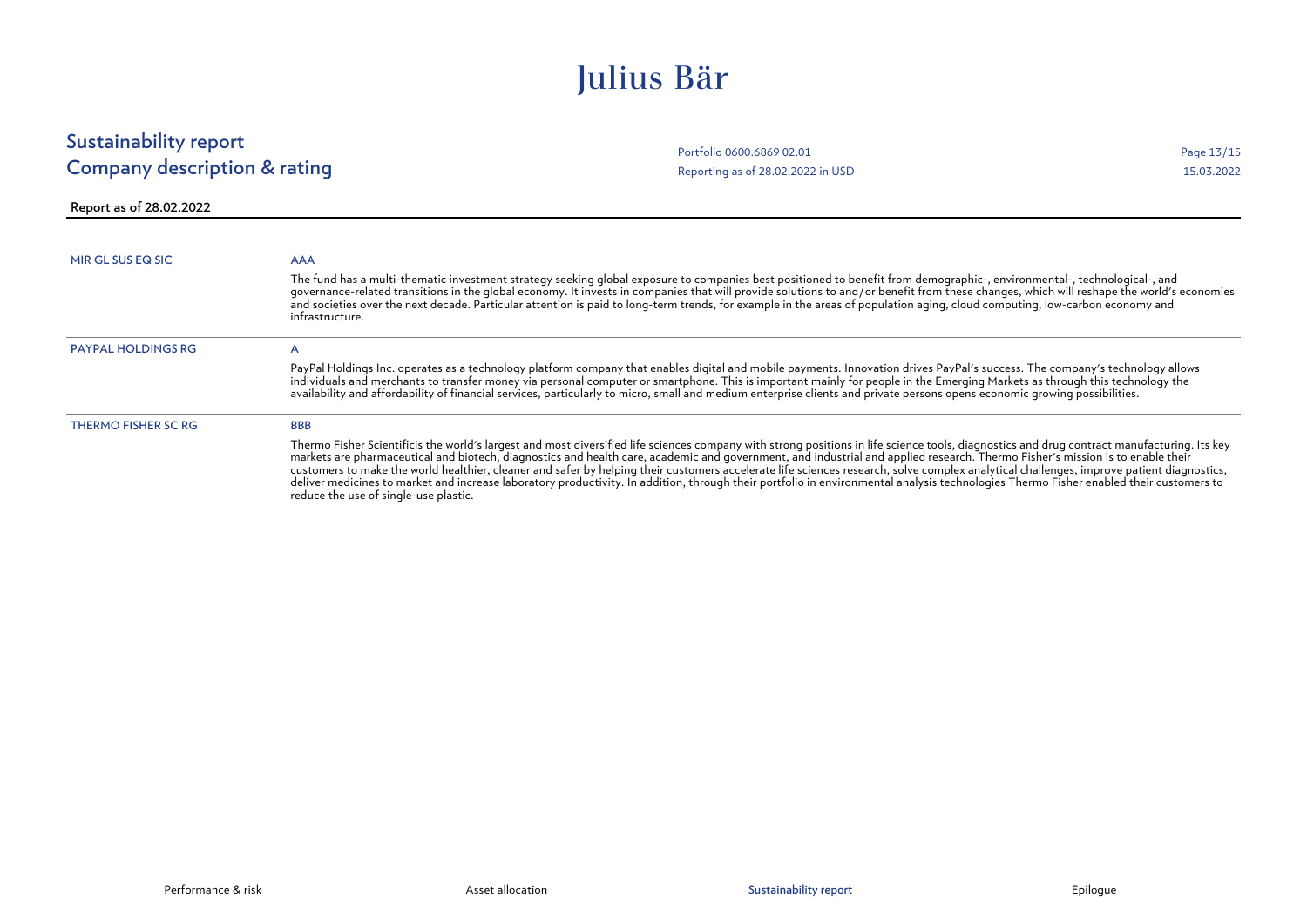### **Epilogue Abbreviations, remunerations and further information**

Portfolio 0600.6869 02.01 Reporting as of 28.02.2022 in USD

#### **Definitions** Allocation by currency Allocation by currency is generally reported on the basis of the denomination currency of the financial instruments and not of the risk currency of the underlying securities. Differences between the reported denomination currency of the financial instruments and the economic currency exposure may therefore arise. Asset allocation The asset allocation shows how much of the total portfolio is invested in the different asset classes (i.e. cash, equity, bonds, alternative investments). Benchmark The Benchmark is an index used as a reference to evaluate the performance of a portfolio. Beta A measure of the systematic risk of an asset when compared to a market or benchmark. Systematic risk means it cannot be diversified away by adding other assets. Credit rating Credit ratings always reflect the lowest of the current ratings provided from rating agencies such as Standard & Poor's, Moody's, Fitch and other similar rating agencies. Fund splitting Funds are splitted according to their underlyings into asset classes and currency. Data provider is Finance-Doc Multi Management AG. Gross result / return Result / Return before management & administration fees and taxes Information ratio Active return (alpha) divided by the tracking error. Indicates if deviating from the benchmark was worthwhile. Jensen's Alpha The difference when comparing the excess return of a portfolio to the risk (beta) adjusted excess return of the benchmark. Leeways The leeways are spectrums for the minimum and maximum allocation to one specific asset class or currency. Maturity **The maturity is the date at which a bond expires.** Metal positions Metal positions are always valued at the value of the underlying metal. Modified duration The modified duration shows a bond's change in value in respect of fluctuations of the market interest rates. Net net result / return Result / Return excluding reclaimable withholding tax Net result / return Result / Return after management, administration and transaction fees Performance TWR (Time Weighted Return) is a return calculation method that eliminates distorting effects of in- and outflows. Performance contribution The performance contribution shows the influence of an asset class or a single position on the total portfolio performance. Portfolio risk / volatility The portfolio risk is the standard deviation of the portfolio's performance. Pro-memoria positions Pro-memoria positions are not included in the portfolio value and are not part of any performance, return or profit / loss calculation. Reclaimable taxes The amount of withholding taxes which can be effectively reclaimed depends on each client's individual tax situation. It may therefore vary from the amounts shown in the reports. Reference currency The reference currency is valuation currency of the instrument respectivly the security currency. Reporting currency The reporting currency is the one in which the report is produced. Result **Profit / loss in reporting currency** Risk currency The risk currency is the currency to which an instrument has the highest exposure. Sharpe ratio The sharpe ratio measures the excess return (return above the risk-free rate) relative to risk (standard deviation of excess return).

#### **Abbreviations**

| Offshore renminbi                       |
|-----------------------------------------|
| Profit / Loss                           |
| Return on assets                        |
| Quarter                                 |
| Year                                    |
| $+$ / - 1000%                           |
| Ded. Withh.Tax Deducted whitholding tax |
|                                         |

#### **Foreign exchange rates used for valuation**

| USD. | 0.745282 GBP |  |
|------|--------------|--|
| USD  | 0.890313 EUR |  |
| USD  | 0.917423 CHF |  |
| USD  | 6.622549 DKK |  |

Please note: in the transactions segment, the FX rates used for converting into the report currency are the ones as of the time of trade.

Tracking error Standard deviation of the difference between portfolio returns and benchmark returns.